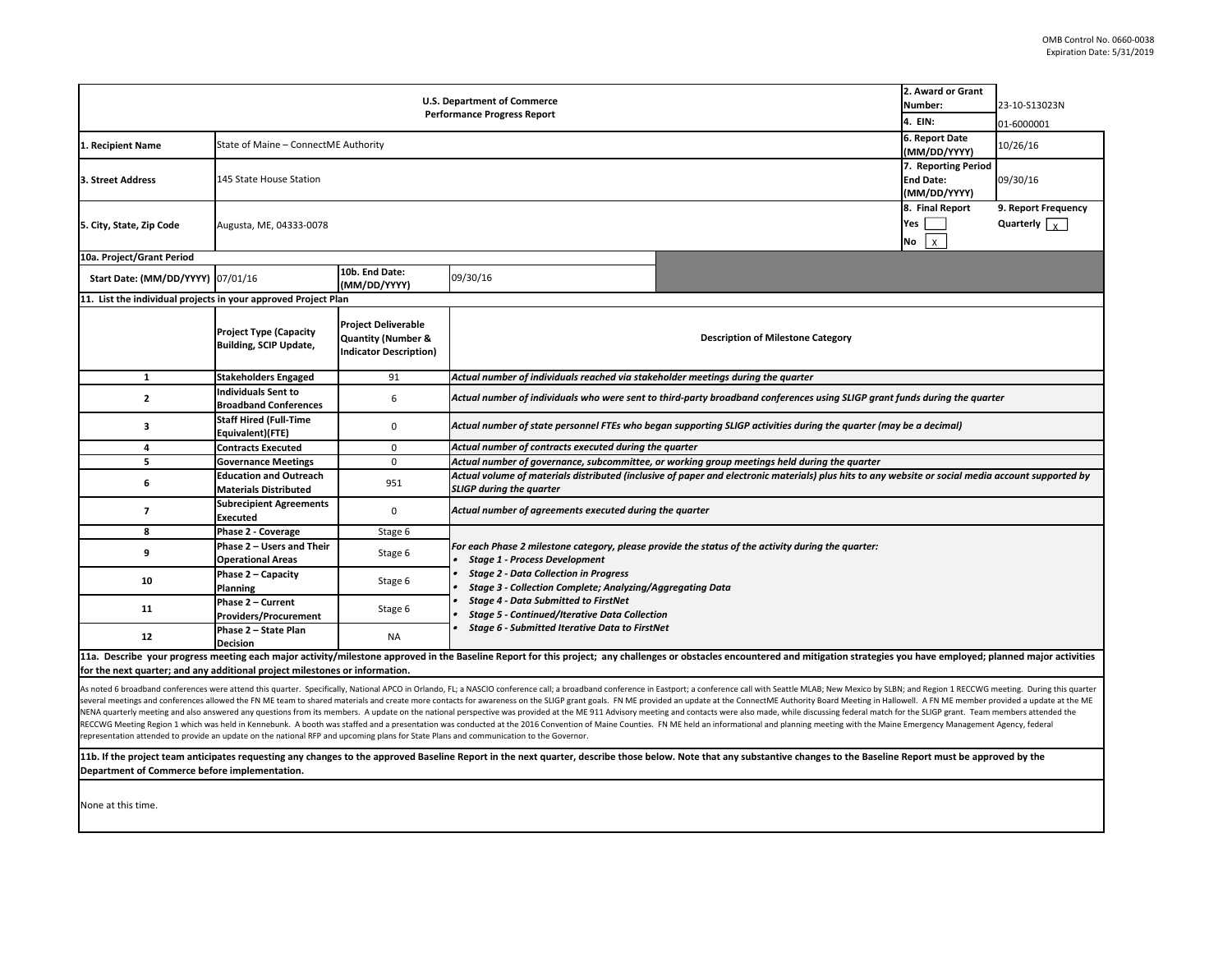| The MICC governance meeting occurred on May 25th, ongoing discussions for a New England regional meetings and other events are also being planned for the coming quarter. Education and outreach is ongoing. State plan and<br>Governor communication planning are in process; an executive meeting was held to update all avenues to the governor's office for transparency.<br>11d. Describe any success stories or best practices you have identified. Please be as specific as possible.<br>been more formalized and are ongoing as well<br>12. Personnel<br>12a. If the project is not fully staffed, describe how any lack of staffing may impact the project's time line and when the project will be fully staffed.<br>12b. Staffing Table - Please include all staff that have contributed time to the project. Please do not remove individuals from this table.<br><b>Job Title</b><br>FTE%<br>Project (s) Assigned<br>Change<br>SLIGP - all aspects<br>None<br>60%<br>13. Subcontracts (Vendors and/or Subrecipients)<br>13a. Subcontracts Table - Include all subcontractors. The totals from this table must equal the "Subcontracts Total" in Question 14f.<br>Contract<br><b>Total Federal Funds</b><br><b>Type</b><br><b>Subcontract Purpose</b><br>RFP/RFQ Issued (Y/N)<br><b>End Date</b><br><b>Start Date</b><br>Name<br>Executed<br>(Vendor/Subject.)<br>Allocated<br>Allocated<br>(Y/N)<br>FirstNet SLIGP all aspects<br>Vendor<br>Y<br>10/1/2014<br>8/31/2018<br>\$0.00<br>Y<br>\$744,815.00 | 11c. Provide any other information that would be useful to NTIA as it assesses this project's progress. |  |  |  |  |  |  |  |  |  |
|---------------------------------------------------------------------------------------------------------------------------------------------------------------------------------------------------------------------------------------------------------------------------------------------------------------------------------------------------------------------------------------------------------------------------------------------------------------------------------------------------------------------------------------------------------------------------------------------------------------------------------------------------------------------------------------------------------------------------------------------------------------------------------------------------------------------------------------------------------------------------------------------------------------------------------------------------------------------------------------------------------------------------------------------------------------------------------------------------------------------------------------------------------------------------------------------------------------------------------------------------------------------------------------------------------------------------------------------------------------------------------------------------------------------------------------------------------------------------------------------------------------------|---------------------------------------------------------------------------------------------------------|--|--|--|--|--|--|--|--|--|
| While the team made up of contractors and ConnectME staff don't meet as often, many outreach efforts are happening simultaneously throughout the state and region. Communication with all the channels to the governor's offic                                                                                                                                                                                                                                                                                                                                                                                                                                                                                                                                                                                                                                                                                                                                                                                                                                                                                                                                                                                                                                                                                                                                                                                                                                                                                      |                                                                                                         |  |  |  |  |  |  |  |  |  |
|                                                                                                                                                                                                                                                                                                                                                                                                                                                                                                                                                                                                                                                                                                                                                                                                                                                                                                                                                                                                                                                                                                                                                                                                                                                                                                                                                                                                                                                                                                                     |                                                                                                         |  |  |  |  |  |  |  |  |  |
|                                                                                                                                                                                                                                                                                                                                                                                                                                                                                                                                                                                                                                                                                                                                                                                                                                                                                                                                                                                                                                                                                                                                                                                                                                                                                                                                                                                                                                                                                                                     |                                                                                                         |  |  |  |  |  |  |  |  |  |
|                                                                                                                                                                                                                                                                                                                                                                                                                                                                                                                                                                                                                                                                                                                                                                                                                                                                                                                                                                                                                                                                                                                                                                                                                                                                                                                                                                                                                                                                                                                     |                                                                                                         |  |  |  |  |  |  |  |  |  |
|                                                                                                                                                                                                                                                                                                                                                                                                                                                                                                                                                                                                                                                                                                                                                                                                                                                                                                                                                                                                                                                                                                                                                                                                                                                                                                                                                                                                                                                                                                                     |                                                                                                         |  |  |  |  |  |  |  |  |  |
|                                                                                                                                                                                                                                                                                                                                                                                                                                                                                                                                                                                                                                                                                                                                                                                                                                                                                                                                                                                                                                                                                                                                                                                                                                                                                                                                                                                                                                                                                                                     |                                                                                                         |  |  |  |  |  |  |  |  |  |
| <b>Total Matching Funds</b>                                                                                                                                                                                                                                                                                                                                                                                                                                                                                                                                                                                                                                                                                                                                                                                                                                                                                                                                                                                                                                                                                                                                                                                                                                                                                                                                                                                                                                                                                         |                                                                                                         |  |  |  |  |  |  |  |  |  |
|                                                                                                                                                                                                                                                                                                                                                                                                                                                                                                                                                                                                                                                                                                                                                                                                                                                                                                                                                                                                                                                                                                                                                                                                                                                                                                                                                                                                                                                                                                                     | <b>NA</b>                                                                                               |  |  |  |  |  |  |  |  |  |
|                                                                                                                                                                                                                                                                                                                                                                                                                                                                                                                                                                                                                                                                                                                                                                                                                                                                                                                                                                                                                                                                                                                                                                                                                                                                                                                                                                                                                                                                                                                     |                                                                                                         |  |  |  |  |  |  |  |  |  |
|                                                                                                                                                                                                                                                                                                                                                                                                                                                                                                                                                                                                                                                                                                                                                                                                                                                                                                                                                                                                                                                                                                                                                                                                                                                                                                                                                                                                                                                                                                                     |                                                                                                         |  |  |  |  |  |  |  |  |  |
|                                                                                                                                                                                                                                                                                                                                                                                                                                                                                                                                                                                                                                                                                                                                                                                                                                                                                                                                                                                                                                                                                                                                                                                                                                                                                                                                                                                                                                                                                                                     |                                                                                                         |  |  |  |  |  |  |  |  |  |
|                                                                                                                                                                                                                                                                                                                                                                                                                                                                                                                                                                                                                                                                                                                                                                                                                                                                                                                                                                                                                                                                                                                                                                                                                                                                                                                                                                                                                                                                                                                     | Program Director, ConnectME                                                                             |  |  |  |  |  |  |  |  |  |
|                                                                                                                                                                                                                                                                                                                                                                                                                                                                                                                                                                                                                                                                                                                                                                                                                                                                                                                                                                                                                                                                                                                                                                                                                                                                                                                                                                                                                                                                                                                     | Authority                                                                                               |  |  |  |  |  |  |  |  |  |
|                                                                                                                                                                                                                                                                                                                                                                                                                                                                                                                                                                                                                                                                                                                                                                                                                                                                                                                                                                                                                                                                                                                                                                                                                                                                                                                                                                                                                                                                                                                     |                                                                                                         |  |  |  |  |  |  |  |  |  |
|                                                                                                                                                                                                                                                                                                                                                                                                                                                                                                                                                                                                                                                                                                                                                                                                                                                                                                                                                                                                                                                                                                                                                                                                                                                                                                                                                                                                                                                                                                                     |                                                                                                         |  |  |  |  |  |  |  |  |  |
|                                                                                                                                                                                                                                                                                                                                                                                                                                                                                                                                                                                                                                                                                                                                                                                                                                                                                                                                                                                                                                                                                                                                                                                                                                                                                                                                                                                                                                                                                                                     |                                                                                                         |  |  |  |  |  |  |  |  |  |
|                                                                                                                                                                                                                                                                                                                                                                                                                                                                                                                                                                                                                                                                                                                                                                                                                                                                                                                                                                                                                                                                                                                                                                                                                                                                                                                                                                                                                                                                                                                     |                                                                                                         |  |  |  |  |  |  |  |  |  |
|                                                                                                                                                                                                                                                                                                                                                                                                                                                                                                                                                                                                                                                                                                                                                                                                                                                                                                                                                                                                                                                                                                                                                                                                                                                                                                                                                                                                                                                                                                                     |                                                                                                         |  |  |  |  |  |  |  |  |  |
|                                                                                                                                                                                                                                                                                                                                                                                                                                                                                                                                                                                                                                                                                                                                                                                                                                                                                                                                                                                                                                                                                                                                                                                                                                                                                                                                                                                                                                                                                                                     |                                                                                                         |  |  |  |  |  |  |  |  |  |
|                                                                                                                                                                                                                                                                                                                                                                                                                                                                                                                                                                                                                                                                                                                                                                                                                                                                                                                                                                                                                                                                                                                                                                                                                                                                                                                                                                                                                                                                                                                     |                                                                                                         |  |  |  |  |  |  |  |  |  |
|                                                                                                                                                                                                                                                                                                                                                                                                                                                                                                                                                                                                                                                                                                                                                                                                                                                                                                                                                                                                                                                                                                                                                                                                                                                                                                                                                                                                                                                                                                                     | Tilson                                                                                                  |  |  |  |  |  |  |  |  |  |
|                                                                                                                                                                                                                                                                                                                                                                                                                                                                                                                                                                                                                                                                                                                                                                                                                                                                                                                                                                                                                                                                                                                                                                                                                                                                                                                                                                                                                                                                                                                     |                                                                                                         |  |  |  |  |  |  |  |  |  |
|                                                                                                                                                                                                                                                                                                                                                                                                                                                                                                                                                                                                                                                                                                                                                                                                                                                                                                                                                                                                                                                                                                                                                                                                                                                                                                                                                                                                                                                                                                                     |                                                                                                         |  |  |  |  |  |  |  |  |  |
|                                                                                                                                                                                                                                                                                                                                                                                                                                                                                                                                                                                                                                                                                                                                                                                                                                                                                                                                                                                                                                                                                                                                                                                                                                                                                                                                                                                                                                                                                                                     |                                                                                                         |  |  |  |  |  |  |  |  |  |
|                                                                                                                                                                                                                                                                                                                                                                                                                                                                                                                                                                                                                                                                                                                                                                                                                                                                                                                                                                                                                                                                                                                                                                                                                                                                                                                                                                                                                                                                                                                     |                                                                                                         |  |  |  |  |  |  |  |  |  |
| 13b. Describe any challenges encountered with vendors and/or subrecipients.                                                                                                                                                                                                                                                                                                                                                                                                                                                                                                                                                                                                                                                                                                                                                                                                                                                                                                                                                                                                                                                                                                                                                                                                                                                                                                                                                                                                                                         |                                                                                                         |  |  |  |  |  |  |  |  |  |
|                                                                                                                                                                                                                                                                                                                                                                                                                                                                                                                                                                                                                                                                                                                                                                                                                                                                                                                                                                                                                                                                                                                                                                                                                                                                                                                                                                                                                                                                                                                     | <b>NA</b>                                                                                               |  |  |  |  |  |  |  |  |  |